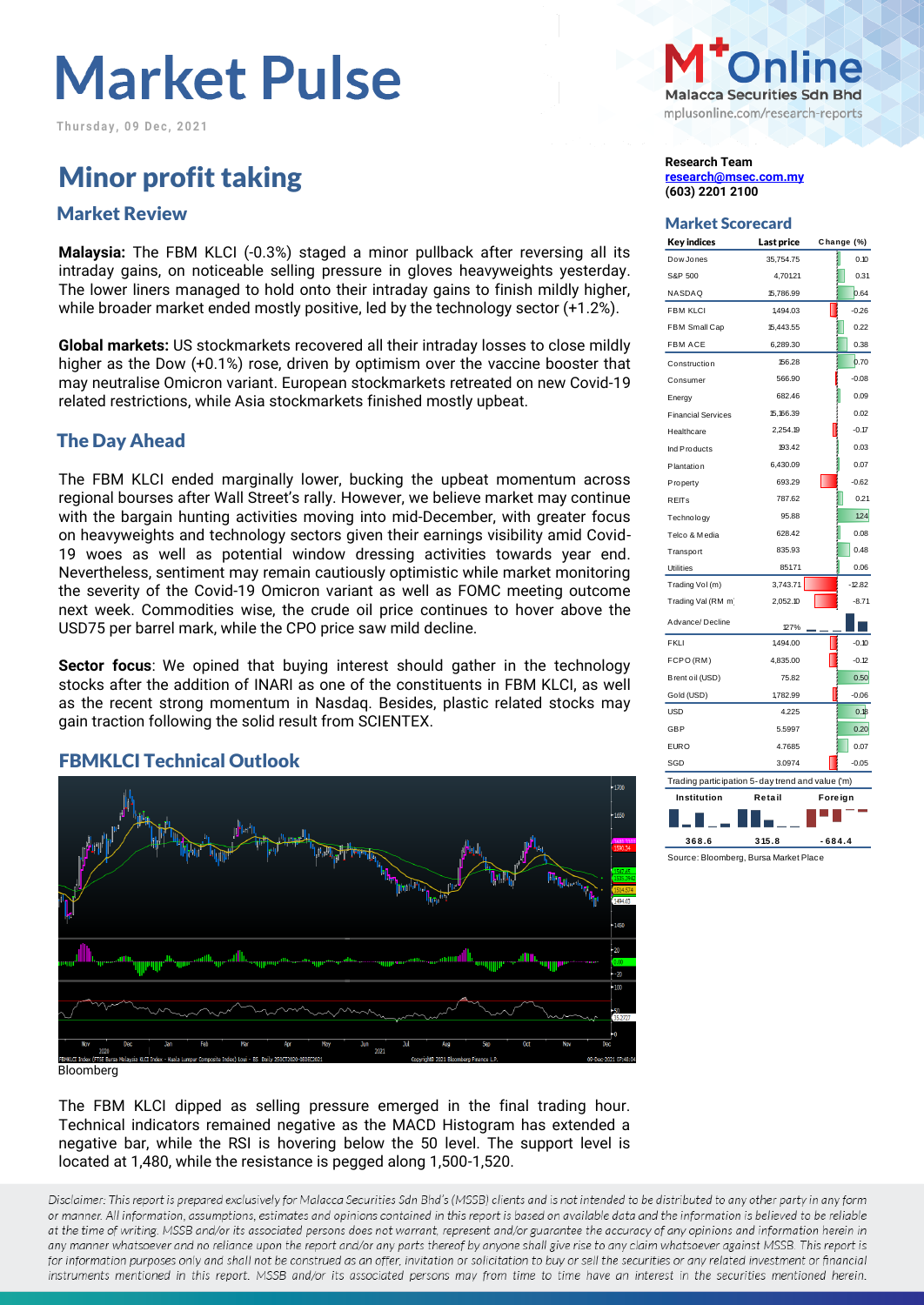Thursday, 09 Dec, 2021 2



### Company Brief

**Nestle (Malaysia) Bhd** will be fully transitioning to renewable electricity across all its operations 1st on January 2022, beating its earlier target to have 100.0% of its electricity coming from renewable energy sources by 2025. This would allow it to reduce CO2 emissions by 75,000 tonnes every year. (The Star)

**G3 Global Bhd** has proposed to diversify into the healthcare-related business and a private placement of up to 432.9m new ordinary shares, representing 20.0% of total issued shares. The proposed diversification into healthcare includes the distribution of Covid-19 test kits. (The Star)

**Tafi Industries Bhd**'s wholly owned unit TAFI Home & Office Sdn Bhd has secured a RM30.0m contract from Buana Tunggal Sdn Bhd for construction works at a mixed commercial development at Permas City in Johor Bahru. TAFI Home & Office will also be entitled to a 30.0% share of the net gross development value proceeds of certain units of properties under the Permas City project, which is estimated to be about RM6.0m. The construction-related works on the project will commence in December 2021 and is expected to take 12 months to complete. (The Star)

**ManagePay Systems Bhd** (MPay) has signed a deal with PLUS Malaysia Bhd to provide services relating to software application development, merchant application, systems integration, payment terminals roll-out and Internet Payment Gateway PLUS Group's business partners operating along highways, operated by PLUS Group. (The Edge)

**CTOS Digital Bhd** has acquired an additional 3.5% stake in bond-rating firm RAM Holdings Bhd for RM7.6m from Standard Chartered Bank Malaysia Bhd, in a move which will allow CTOS and RAM to leverage each other's expertise in areas including credit assessment and data. The acquisition will see CTOS hold an 8.1% stake in RAM. (The Edge)

**Top Glove Corp Bhd** has won shareholders' approval for its dual listing plan in Hong Kong and expects to complete the exercise by 1Q22. The IPO in Hong Kong plans to raise HK\$3.68bn (US\$473.0m), or less than a quarter of its initial target of US\$1.90bn. (The Edge)

**Scientex Bhd**'s 1QFY22 net profit rose 11.2% YoY to RM102.9m, on the back of higher revenue from the property division. Revenue for the quarter increased 15.7% YoY to RM928.2m. (The Edge)

**Gamuda Bhd** is aiming to achieve RM10.00bn worth of new orders for FY22, as it expressed cautious optimism amid the steady economic recovery seen following the easing of movement restrictions. Under half of these new orders will come from the Penang South Island reclamation, which had suffered a six-month setback after the project's environmental impact assessment was revoked, with the remainder from Australia. (The Edge)

**Petronas Gas Bhd** (PetGas) board has approved a final investment decision amounting to an estimated RM460.0m for the construction of a new gas compressor station in Kluang, Johor, as part of its gas transportation business. The project is aimed at increasing the gas capacity of Peninsular Gas Utilisation (PGU) II, particularly in the southern region. (The Edge)

Disclaimer: This report is prepared exclusively for Malacca Securities Sdn Bhd's (MSSB) clients and is not intended to be distributed to any other party in any form or manner. All information, assumptions, estimates and opinions contained in this report is based on available data and the information is believed to be reliable at the time of writing. MSSB and/or its associated persons does not warrant, represent and/or guarantee the accuracy of any opinions and information herein in any manner whatsoever and no reliance upon the report and/or any parts thereof by anyone shall give rise to any claim whatsoever against MSSB. This report is for information purposes only and shall not be construed as an offer, invitation or solicitation to buy or sell the securities or any related investment or financial instruments mentioned in this report. MSSB and/or its associated persons may from time to time have an interest in the securities mentioned herein.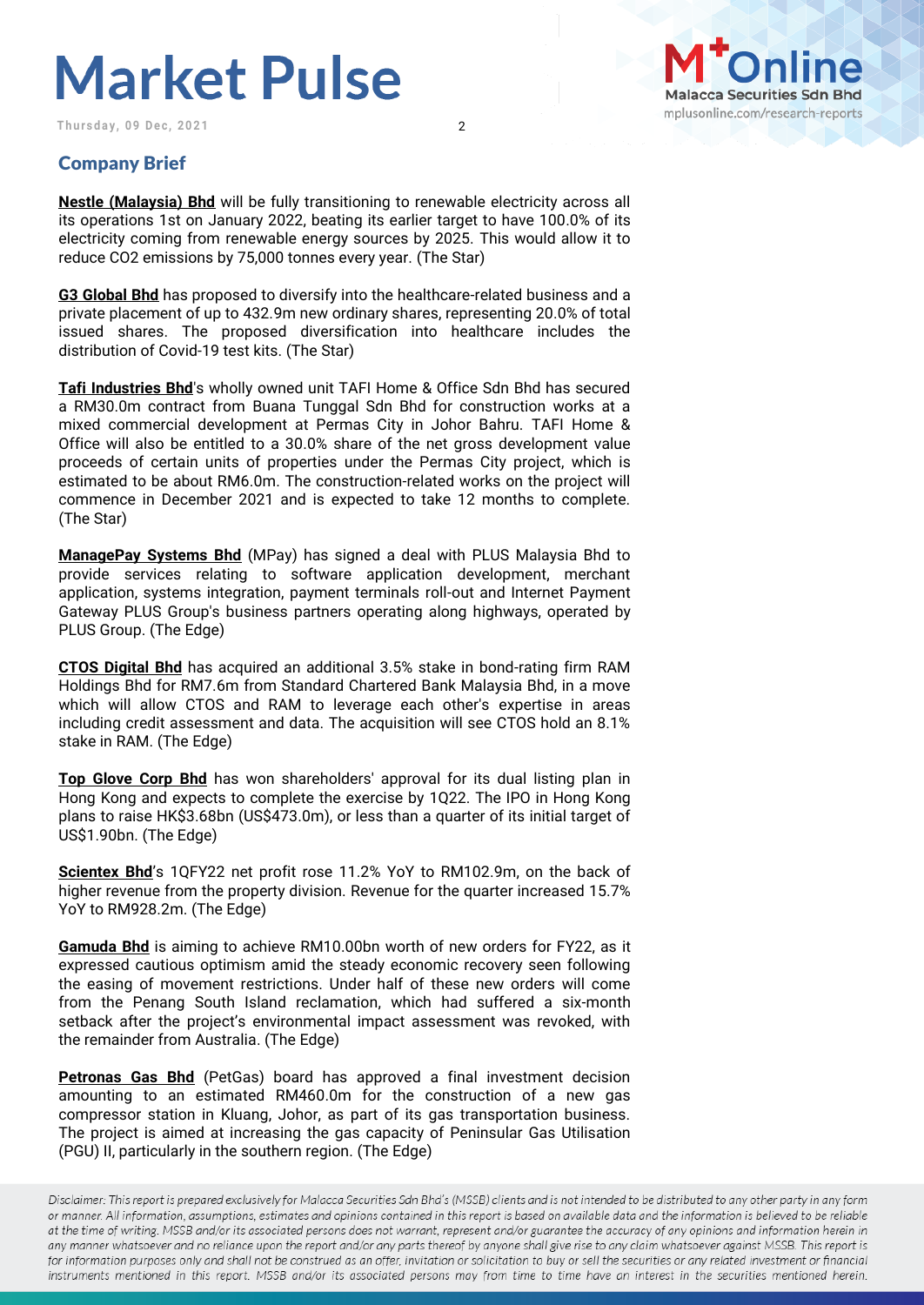**Thursday, 09 Dec, 2021** 3

**SKP Resources Bhd** and migrant worker rights specialist Andy Hall are already in discussions to further enhance the welfare of foreign labour in its employment. The company acknowledged that Hall had received a complaint from workers of SKP's unit SPI Plastic Industries (M) Sdn Bhd concerning excessive overtime and payment of recruitment fees, and had proactively reached out to him immediately. (The Edge)

**VS Industry Bhd** has reported that the Employees Provident Fund (EPF) has ceased to be a substantial shareholder in the company. The provident fund's stake in the company dropped below 5.0%, after it sold 21.7m shares on 2nd December 2021. (The Edge)

**WZ Satu Bhd** has signed a joint development agreement with Perbadanan PR1MA Malaysia (PR1MA) to develop 763 units of affordable two-storey terraced houses, as part of Residensi D'Marina Phase 2 in Kuantan. The project has an estimated gross development value of RM219.0m over 4-5 years. (The Edge)

**Sapura Energy Bhd** has acknowledged it is facing short-term cash flow and liquidity issues, exacerbated by Covid-19. It clarified recent news reports about the group by saying it will continue to take decisive actions to resolve the matters. (The Edge)

**Edaran Bhd** said it has bagged a one-year contract worth RM41.3m to undertake hardware and server software maintenance work for the Customs Department's Customs information system (SMK), sales and service tax system (MySST) and tourism tax system (My TTX). (The Edge)

**Axiata Group Bhd** has extended a US\$20.0m loan to edotco Sdn Bhd for the 63.0% owned subsidiary to inject further capital into its Pakistan operations. The loan agreement will have a tenure of 12 months. (The Edge)

**Toyo Ventures Holdings Bhd** has proposed to settle RM250.5m in debts owing to four parties, via the issuance of five-year zero coupon irredeemable convertible unsecured loan stocks. The amount is part of total outstanding debts of RM435.5m owing to Ng Lu Siong @ Ng Soon Huat, Eng Lian (L) Inc (ELLI), Biscayne Investment Pte Ltd (BIPL), and Nextgen Corp as at end-June 2020. (The Edge)

#### Technical Focus Tracker

| <b>Technical Focus Tracker</b> |                |                |                                                  |                             |                             |                                 |                 |                     |                           |                                        |          |
|--------------------------------|----------------|----------------|--------------------------------------------------|-----------------------------|-----------------------------|---------------------------------|-----------------|---------------------|---------------------------|----------------------------------------|----------|
| No.                            | Companies      | Report<br>Date | <b>Report Date</b><br><b>Share Price</b><br>(RM) | <b>Resistance 1</b><br>(RM) | <b>Resistance 2</b><br>(RM) | <b>Long Term</b><br>Target (RM) | Support<br>(RM) | Cut<br>Loss<br>(RM) | <b>Last Price</b><br>(RM) | Change in<br><b>Share Price</b><br>(%) | Comments |
|                                | <b>ELSOFT</b>  | 2-Dec          | 0.995                                            | 1.060                       | 1.100                       | .200                            | 0.935           | 0.930               | 1.030                     | 3.5%                                   | On-going |
| 12                             | ECOWLD         | 6-Dec          | 0.860                                            | 0.940                       | 000.1                       | .100                            | 0.805           | 0.800               | 0.850                     | $-1.2%$                                | On-going |
| l3                             | <b>AEMULUS</b> | 8-Dec          | 1.150                                            | 1.190                       | 1.250                       | .400                            | .040            | .030                | 1.170                     | 1.7%                                   | On-going |

|                | <b>4021 Stock Picks</b> |                |                                                  |                             |                             |                                  |       |                     |                           |                                        |                 |
|----------------|-------------------------|----------------|--------------------------------------------------|-----------------------------|-----------------------------|----------------------------------|-------|---------------------|---------------------------|----------------------------------------|-----------------|
| No.            | Companies               | Report<br>Date | <b>Report Date</b><br><b>Share Price</b><br>(RM) | <b>Resistance 1</b><br>(RM) | <b>Resistance 2</b><br>(RM) | Long Term Support<br>Target (RM) | (RM)  | Cut<br>Loss<br>(RM) | <b>Last Price</b><br>(RM) | Change in<br><b>Share Price</b><br>(%) | <b>Comments</b> |
|                | <b>AIRASIA</b>          | 29-Sep         | 1.030                                            | 1.110                       | 1.120                       | $\overline{\phantom{a}}$         | 0.890 | 0.850               | 0.785                     | $-23.8%$                               | On-going        |
| $\overline{2}$ | <b>JAKS</b>             | 29-Sep         | 0.470                                            | 0.565                       | 0.600                       | ۰                                | 0.460 | 0.440               | 0.380                     | $-19.1%$                               | On-going        |
| 3              | <b>OKA</b>              | 29-Sep         | 0.780                                            | 0.870                       | 0.945                       | ۰                                | 0.720 | 0.700               | 0.785                     | 0.6%                                   | On-going        |
| 14             | <b>SCGBHD</b>           | 29-Sep         | 0.450                                            | 0.500                       | 0.545                       | ۰                                | 0.410 | 0.390               | 0.405                     | $-10.0%$                               | On-going        |
| 15             | OMH                     | 29-Sep         | 3.130                                            | 4.200                       | 4.690                       | ۰                                | 2.550 | 2.500               | 2.690                     | $-14.1%$                               | On-going        |
| 6              | KGB                     | 29-Sep         | 1.740                                            | 2.000                       | 2.200                       | $\overline{\phantom{a}}$         | .530  | 1.500               | 1.670                     | $-4.0%$                                | On-going        |
| 17             | <b>KRONO</b>            | 29-Sep         | 0.650                                            | 0.745                       | 0.795                       | ۰                                | 0.585 | 0.575               | 0.590                     | $-9.2%$                                | On-going        |
| 8              | <b>OCK</b>              | 29-Sep         | 0.495                                            | 0.575                       | 0.620                       | ۰                                | 0.440 | 0.420               | 0.460                     | $-7.1%$                                | On-going        |
| 9              | <b>OPTIMAX</b>          | 29-Sep         | 1.380                                            | 1.520                       | 1.640                       | ۰                                | 1.180 | 1.150               | 1.360                     | $-1.4%$                                | On-going        |

Disclaimer: This report is prepared exclusively for Malacca Securities Sdn Bhd's (MSSB) clients and is not intended to be distributed to any other party in any form or manner. All information, assumptions, estimates and opinions contained in this report is based on available data and the information is believed to be reliable at the time of writing. MSSB and/or its associated persons does not warrant, represent and/or guarantee the accuracy of any opinions and information herein in any manner whatsoever and no reliance upon the report and/or any parts thereof by anyone shall give rise to any claim whatsoever against MSSB. This report is for information purposes only and shall not be construed as an offer, invitation or solicitation to buy or sell the securities or any related investment or financial instruments mentioned in this report. MSSB and/or its associated persons may from time to time have an interest in the securities mentioned herein.